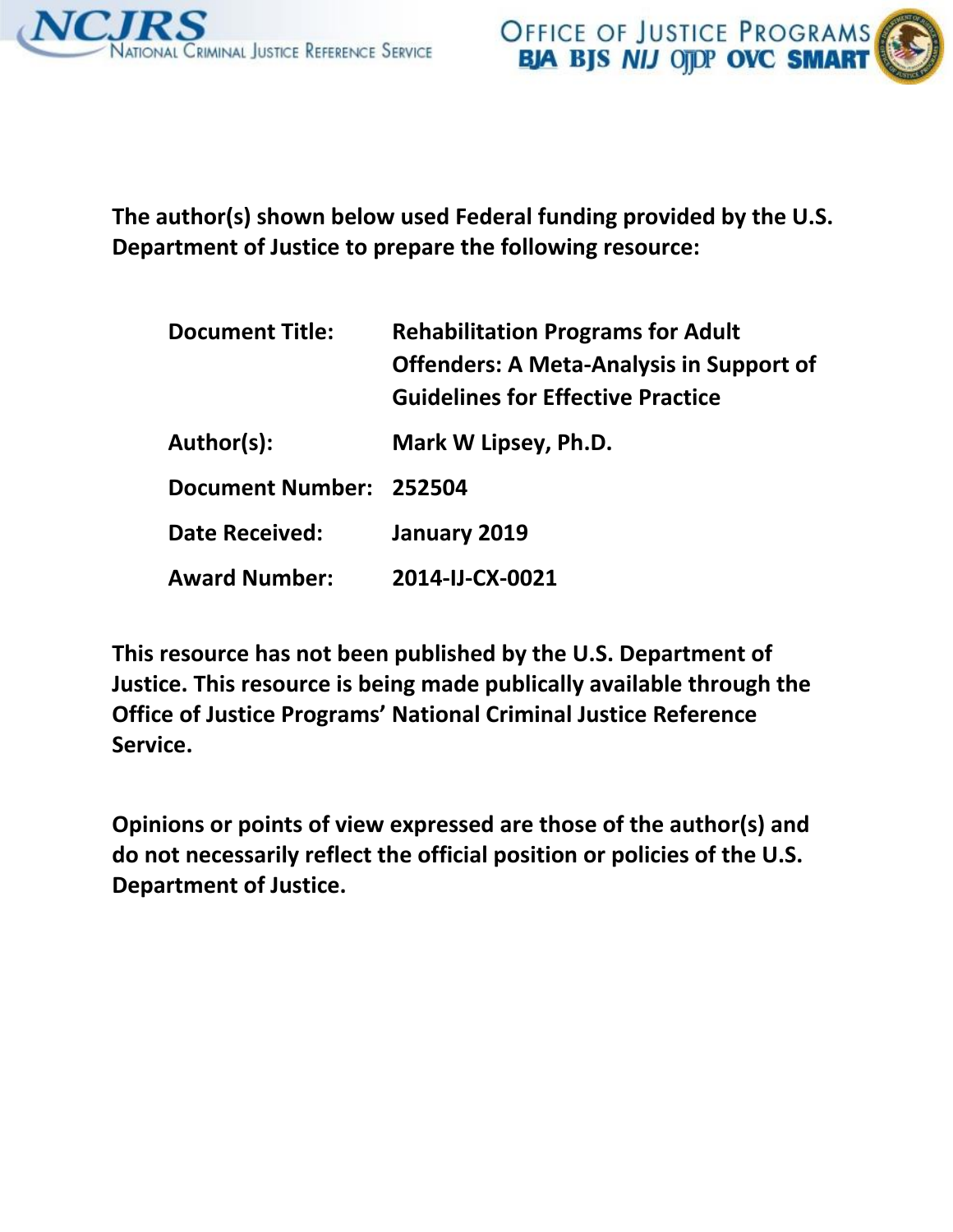# **Rehabilitation Programs for Adult Offenders: A Meta-Analysis in Support of Guidelines for Effective Practice**

**Final submission date: December 2018** 

**Prepared by:** 

**Mark W Lipsey, Ph.D. Peabody College of Education and Human Development Vanderbilt University 230 Appleton Place, PMB 181 Nashville, TN 37203-5721 615-292-0992 mark.lipsey@vanderbilt.edu** 

This project was supported by Award No. 2014-IJ-CX-0021, awarded by the National Institute of Justice, Office of Justice Programs, U.S. Department of Justice. The opinions, findings, and conclusions or recommendations expressed in this publication are those of the author(s) and do not necessarily reflect those of the Department of Justice.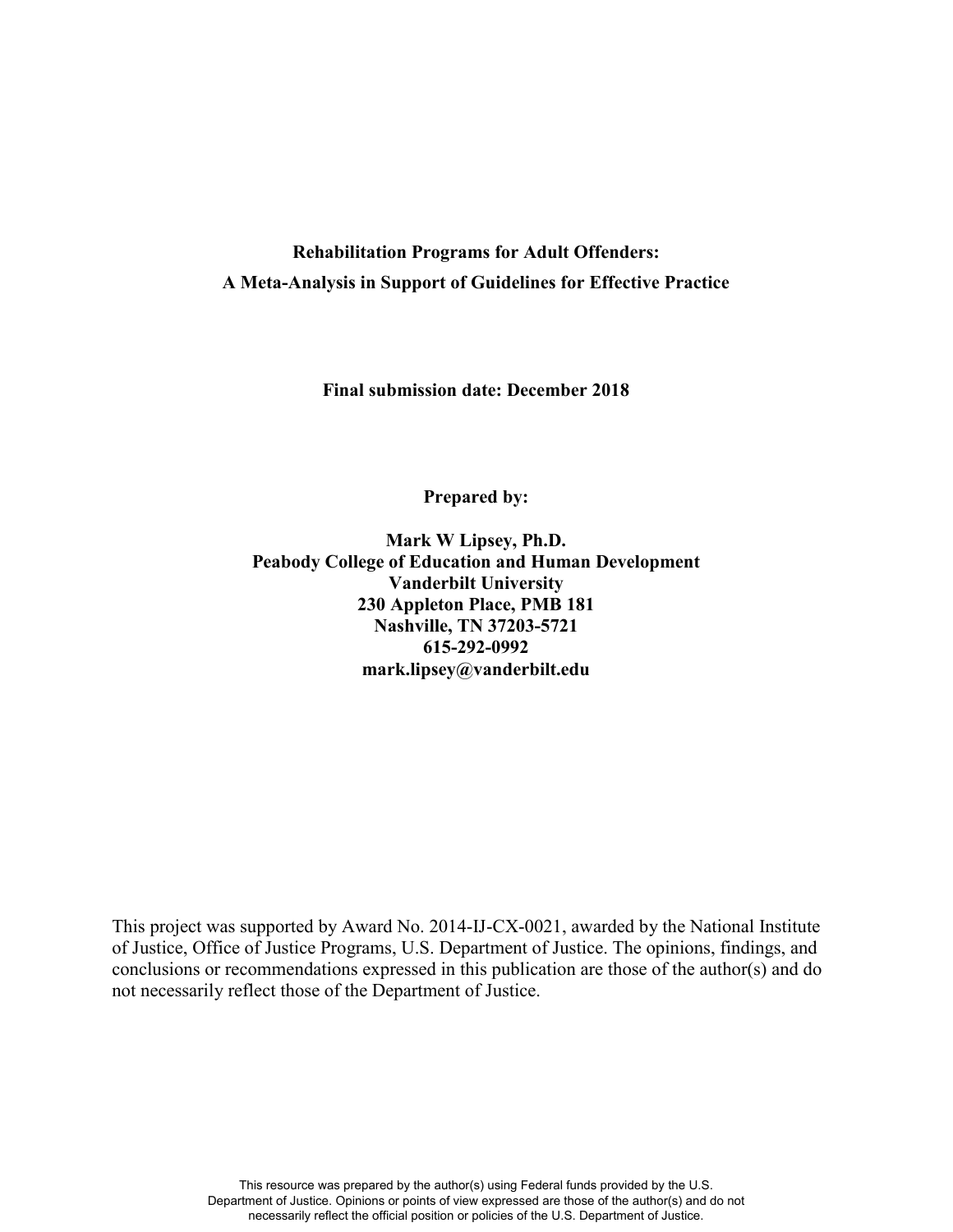#### **Summary Overview**

## **Project Purpose**

- To conduct a comprehensive meta-analysis of the available research through 2014 on the effects of intervention programs for adult offenders, building on an existing database drawn from eligible studies reported through 2005.
- To analyze the resulting meta-analytic data with a focus on estimating the impact of different interventions on recidivism and other outcomes, and identifying the program and participant characteristics most strongly associated with positive outcomes.
- To use the meta-analysis findings to construct effective practice guidelines and obtain feedback on their applicability, utility, and ease of implementation from criminal justice practitioners in the adult correctional system.

## **Project Design and Methods**

*Eligibility criteria*. Research studies were eligible for inclusion in this meta-analysis if they met specific criteria summarized in brief as follows:

- 1. The study involves a qualifying psychosocial intervention or treatment that has as its aim, implicitly or explicitly, the reduction of criminal behavior or other improvements in behavior, skills, mental health, social functioning, and the like.
- 2. At least 50% of the sample consists of criminal offenders and at least 60% of the sample consists of adults (age  $\geq$  18 years) or the mean age of the sample is  $>$  18.
- 3. Outcomes for at least one participant group of at least 10 individuals receiving treatment are compared with those for at least one qualifying control condition (no treatment; treatment as usual, etc., but not persons dropping out or refusing treatment) of at least 10 individuals.
- 4. Participants are randomly assigned to treatment and control conditions, or matched on or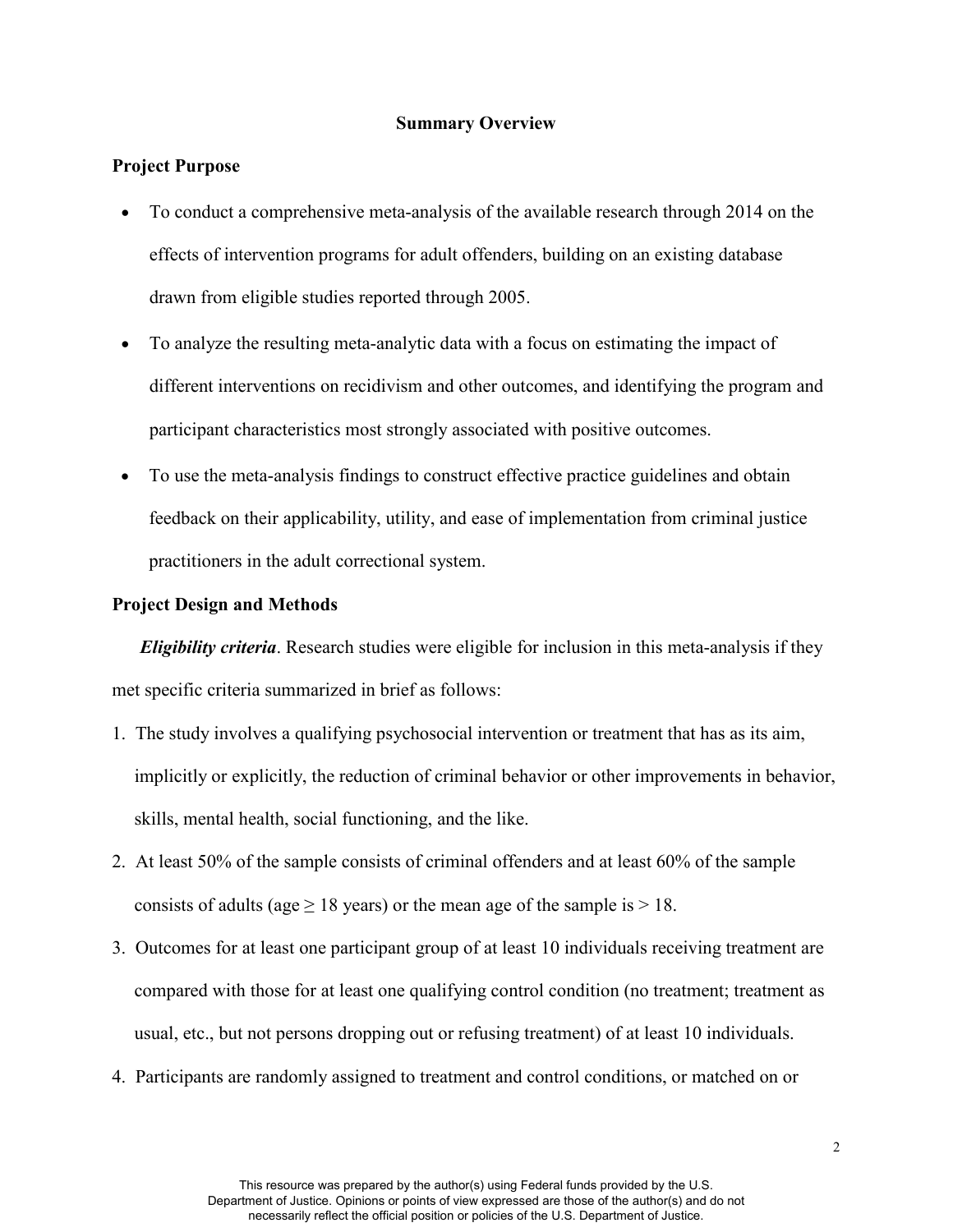compared on baseline variables that included at least one pretest criminal history/risk variable or two relevant personal / demographic characteristics.

- 5. At least one outcome variable is reported for recidivism or other outcomes indicative of successful intervention such as employment, mental health, substance use, etc.
- 6. The study was conducted during or after 1950 in the U.S. or another English-speaking, culturally similar country (e.g., Canada, UK, Australia, New Zealand).

*Literature Search and Screening.* Electronic bibliographic databases including PsycInfo, NCJRS, Web of Science, JSTOR, ProQuest Dissertations and Theses, and Sociological Abstracts were searched using search terms tailored to each database. In addition, hand searches were conducted in the major criminal justice journals known to publish intervention studies or research reviews of intervention studies. The bibliographies of relevant review articles and prior meta-analyses found during the electronic and hand searches were also searched as were the reference lists in all eligible or near-eligible studies found. From all sources, more than 20,000 bibliographic entries for potentially eligible studies were identified and screened by trained research assistants. Abstracts and, when necessary, full text copies of the candidate studies were reviewed against the eligibility criteria, dropped if clearly ineligible, and placed in the coding queue otherwise, where final eligibility was determined during the coding process.

*Coding*. The coding team consisted of masters and doctoral graduate students whose training by experienced coders included practice coding with feedback. All studies were independently coded by two coders who then compared, discussed, and reconciled any differences to enhance the accuracy of the coding, with assistance from the project directors when needed.

*Statistical Analysis.* Standardized mean difference effect sizes were calculated for each eligible outcome for which sufficient data were reported in the source study and coded so that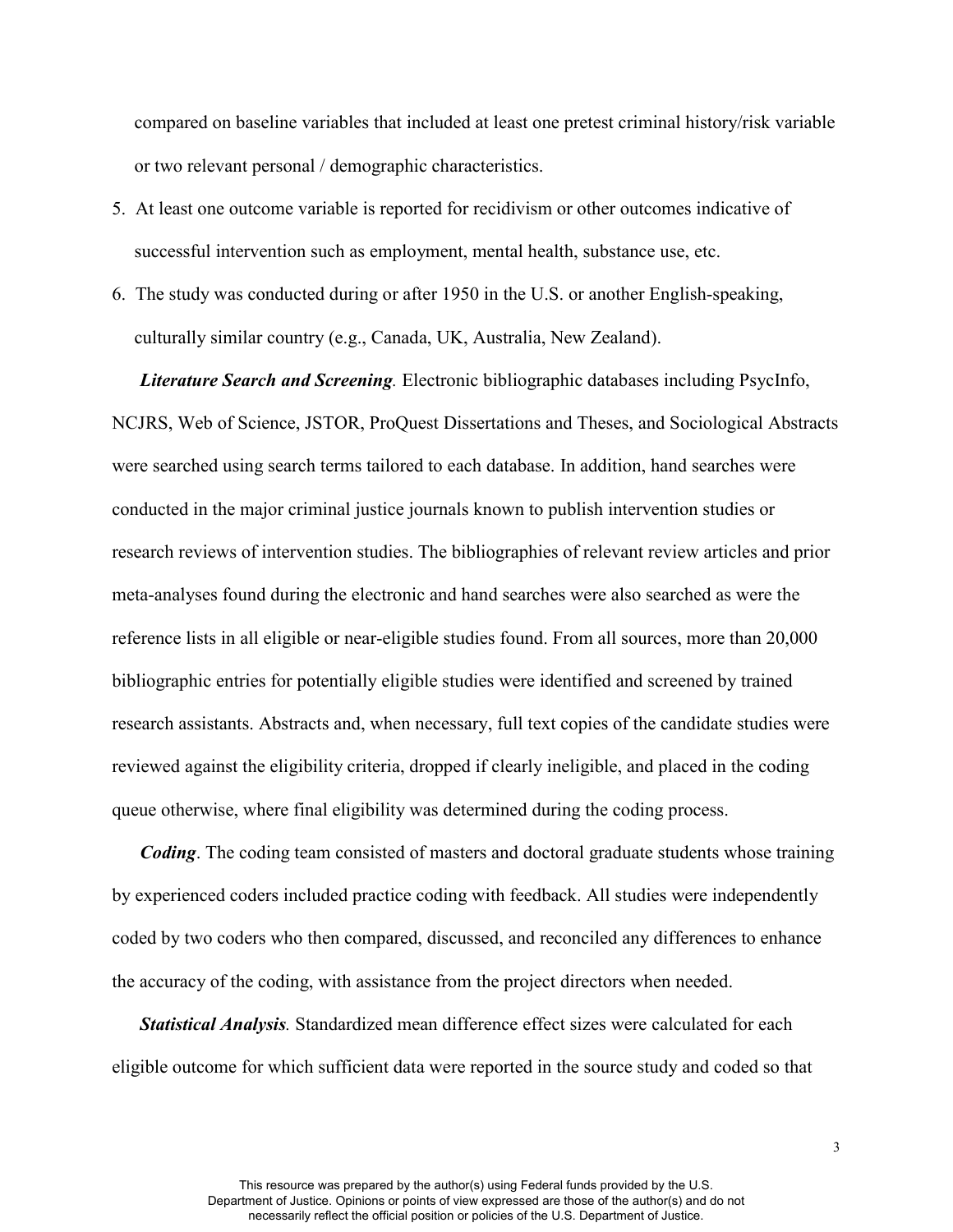positive values were favorable to treatment (e.g., less recidivism, more employment, etc.). Inverse variance weights were also computed for each effect size based on sample sizes for the treatment and control groups. All analyses were conducted with the inverse variance weights incorporated and additional method-of-moments estimates of the between studies effect size variance included in random effects models. Outlier effect sizes were recoded to less extreme values of -1.00 and +1.30 to prevent them from exercising undue influence in the analysis. Similarly, outlier inverse variance weights were recoded to 2000 for the same purpose.

#### **Data Analysis and Findings**

A total of 678 research reports contributed to the final database with many of those providing data on multiple independent treatment-control samples (e.g., for different sites) that were coded as separate studies. With those, the final database included a total of 801 eligible coded studies that provided at least one effect size on an eligible outcome variable. Table 1 summarizes the general characteristics of those 801 studies.

|                        | Number of      |         |
|------------------------|----------------|---------|
| <b>Characteristic</b>  | <b>Studies</b> | Percent |
| Type of publication    |                |         |
| Journal article        | 322            | 40.2    |
| Book, book chapter     | 50             | 6.2     |
| Technical report       | 246            | 30.7    |
| Dissertation, thesis   | 170            | 21.2    |
| Other                  | 13             | 1.6     |
| Year of publication    |                |         |
| 1956-69                | 23             | 2.9     |
| 1970-79                | 127            | 15.9    |
| 1980-89                | 93             | 11.6    |
| 1990-99                | 186            | 23.2    |
| 2000-09                | 291            | 36.3    |
| 2010-14                | 81             | 10.1    |
| Country                |                |         |
| <b>USA</b>             | 652            | 81.4    |
| Canada                 | 62             | 7.7     |
| UK                     | 61             | 7.6     |
| Australia, New Zealand | 26             | 3.2     |

**Table 1. Descriptive Characteristics of the Studies in the Final Database**

*(Table 1 continued on next page)*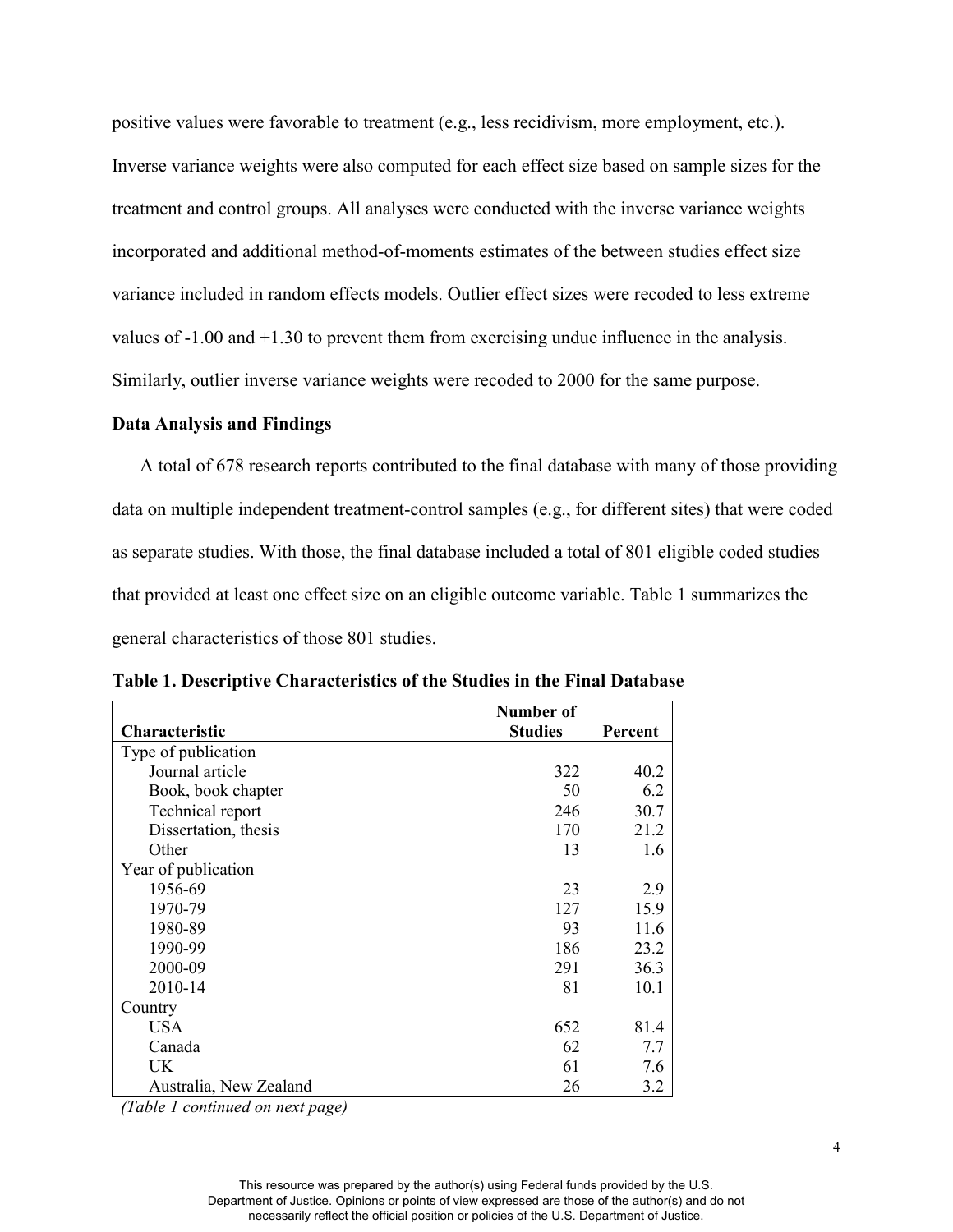*(Table 1 continued)*

| Tubic I communical                        | Number of      |         |
|-------------------------------------------|----------------|---------|
| Characteristic                            | <b>Studies</b> | Percent |
| Gender mix in sample                      |                |         |
| No males (>95% female)                    | 69             | 8.6     |
| Some males $(\leq 50\%)$                  | 8              | 1.0     |
| Some males, cannot estimate               | 84             | 10.5    |
| Mostly males $(\geq 50\%)$                | 247            | 30.8    |
| All males $(>95%)$                        | 393            | 49.1    |
| Mean age of sample                        |                |         |
| 18.0 to 19.9                              | 39             | 4.9     |
| 20.0 to 29.9                              | 249            | 31.1    |
| 30.0 to 39.9                              | 371            | 46.3    |
| 40.0 to 49.9                              | 22             | 2.7     |
| 50 or older                               | $\mathbf{1}$   | 0.1     |
| Cannot tell                               | 119            | 14.9    |
|                                           |                |         |
| Predominant race/ethnicity (>60%)         | 212            |         |
| Anglo<br><b>Black</b>                     | 116            | 26.5    |
|                                           |                | 14.5    |
| Hispanic                                  | 7              | 0.9     |
| Native American                           | 10             | 1.2     |
| Other minority                            | 10             | 1.2     |
| Mixed, none $>60\%$ or cannot estimate    | 435            | 54.3    |
| Research design                           |                |         |
| Randomized                                | 282            | 35.2    |
| Matched                                   | 264            | 33.0    |
| Baseline comparison                       | 240            | 30.0    |
| Other and cannot tell                     | 15             | 1.9     |
| Primary intervention type                 |                |         |
| CBT, CBT like                             | 113            | 14.1    |
| Group work, structured, psychoeducational | 118            | 14.7    |
| Counseling, mentoring                     | 61             | 7.6     |
| Work, vocational training                 | 90             | 11.2    |
| Academic                                  | 24             | 3.0     |
| Supportive residential, e.g., therapeutic | 116            | 14.5    |
| community, halfway house                  |                |         |
| Drug court, other specialized courts      | 53             | 6.6     |
| Intensive supervision                     | 34             | 4.2     |
| Multimodal; mixed                         | 104            | 13.0    |
| Restorative, mediation, community service | 20             | 2.5     |
| Other                                     | 68             | 8.5     |
| Criminal justice supervision/setting      |                |         |
| Probation                                 | 173            | 21.6    |
| Correctional institution                  | 388            | 48.4    |
| Parole/aftercare                          | 156            | 19.5    |
| Not under CJ supervision, e.g., diversion | 60             | 7.5     |
| Other and cannot tell                     | 24             | 3.0     |

*(Table 1 continued on next page)*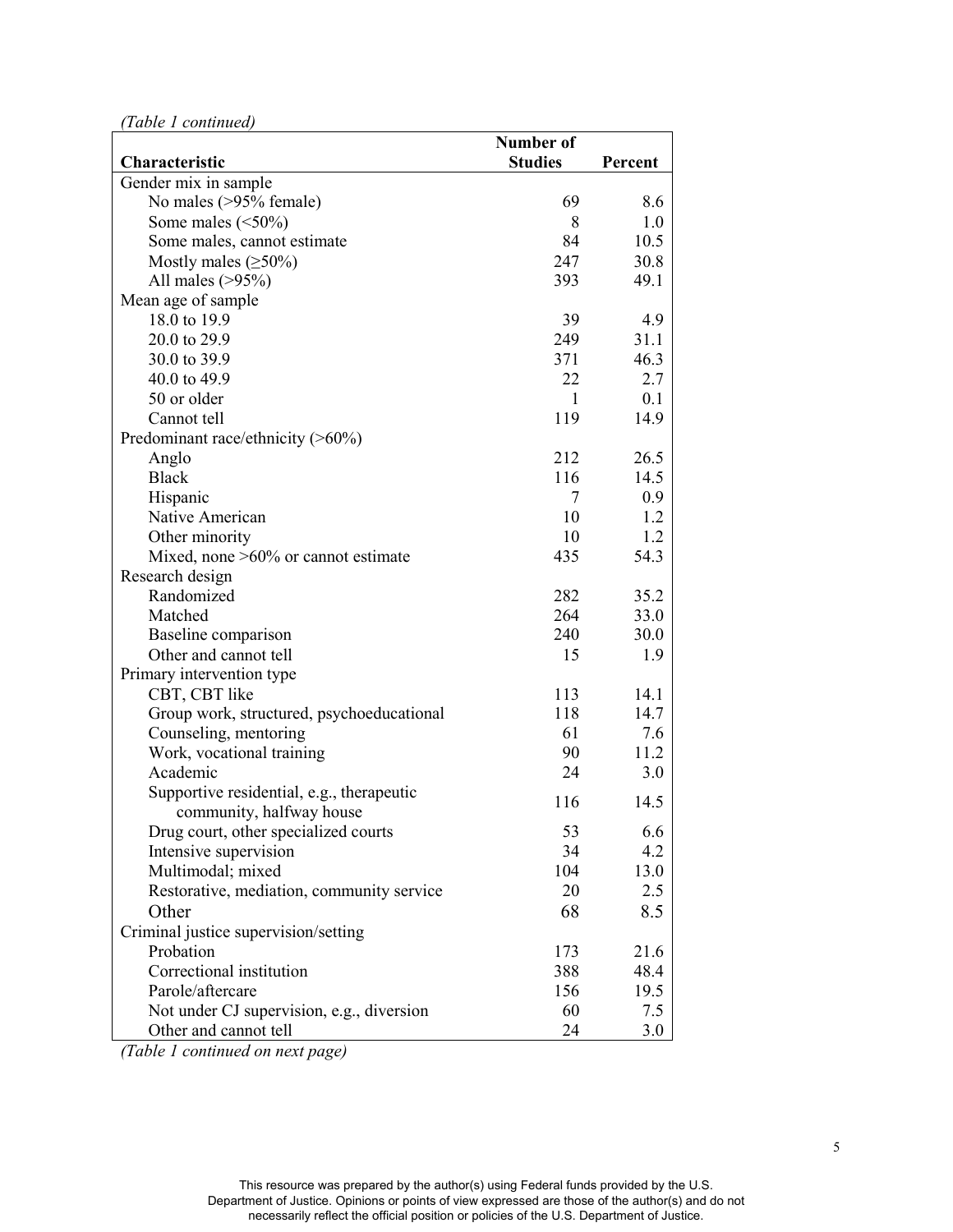*(Table 1 continued)*

|                                                                                                   | <b>Number of</b> |         |  |
|---------------------------------------------------------------------------------------------------|------------------|---------|--|
| Characteristic                                                                                    | <b>Studies</b>   | Percent |  |
| Studies with outcomes in selected categories <sup>a</sup>                                         |                  |         |  |
| Recidivism                                                                                        | 634              | 79.2    |  |
| Substance use                                                                                     | 94               | 11.7    |  |
| Employment                                                                                        | 78               | 9.7     |  |
| Mental health indicators                                                                          | 58               | 7.2     |  |
| Anger/hostility                                                                                   | 39               | 4.9     |  |
| Aggression/violence (not reoffense type)                                                          | 22               | 2.7     |  |
| <sup>a</sup> Studies can contribute effect sizes in more than one outcome category, so the number |                  |         |  |
| of studies across the categories is not expected to add to 801.                                   |                  |         |  |

*Mean Effect Sizes*. As the last rows of Table 1 report, a large proportion of the 801 studies in the final database provided effect sizes for recidivism outcomes. Table 1 also shows the smaller proportions of studies that provided effect sizes for such other important outcomes for adult offenders as substance use, employment, and mental health symptoms. Because the mental health outcomes mainly relate to internalizing symptoms (anxiety, depression), Table 1 also shows outcomes for externalizing behavior (anger/hostility and aggression/violence) measured separately from any criminal behavior represented in the recidivism measures. Miscellaneous other outcome variables also appeared in these studies in small proportions that are not shown in Table 1 or summarized here (e.g., self-esteem, locus of control).

Some studies reported outcomes for more than one variable in a given construct category (e.g., recidivism for different types of offenses or for different levels of penetration in the CJ system, such as arrests, convictions, and incarceration). To eliminate statistical dependencies among effect sizes from the same participant samples, effect sizes in different construct categories were analyzed separately and, within a construct category, only one effect size was included in any analysis. The latter were selected to represent the broadest indicator of the respective construct (e.g., recidivism for all offenses, employment over the entire postintervention period, etc.) and, in the case of recidivism, the outcome closest to the point of the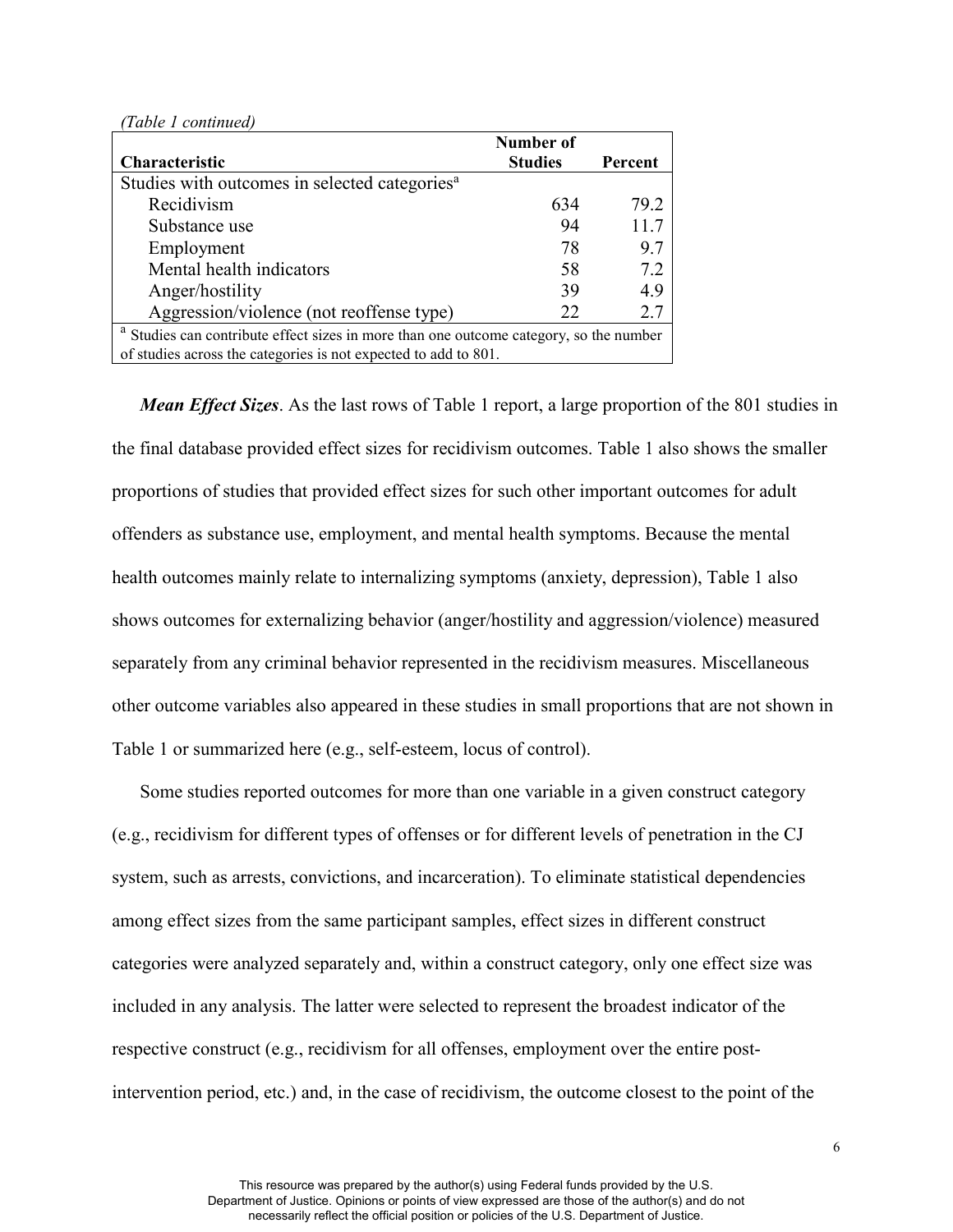offending behavior (e.g., arrest rate in preference to conviction rate, conviction rate in preference to incarceration rate). When these criteria did not produce a resolution, the respective effect sizes were averaged into a composite value.

Table 2 reports the random effects inverse-variance weighted mean effect sizes for each of the outcome categories shown in Table 1 along with key associated statistics.

| <b>Outcome</b><br>Category                                                                                                                                                               | <b>Mean Effect</b><br>Size $(SE)^a$ | <i>p</i> -value for<br>the Mean | $Q(df)^{b}$ | <i>p</i> -value<br>for Q |
|------------------------------------------------------------------------------------------------------------------------------------------------------------------------------------------|-------------------------------------|---------------------------------|-------------|--------------------------|
| Recidivism                                                                                                                                                                               | .203(.013)                          | < 0.01                          | 8719 (633)  | < 0.01                   |
| Substance use                                                                                                                                                                            | .197(.037)                          | < 0.01                          | 745 (93)    | < 0.01                   |
| Employment                                                                                                                                                                               | .252(.033)                          | < 0.01                          | 612(77)     | < 0.01                   |
| Mental health                                                                                                                                                                            | .216(.055)                          | < 0.01                          | 210(57)     | < 0.01                   |
| Anger/hostility                                                                                                                                                                          | .188(.059)                          | .002                            | 108(38)     | < 0.01                   |
| Aggression/violence                                                                                                                                                                      | .174(.082)                          | .034                            | 140(21)     | < 0.01                   |
| $^a$ SE= standard error of the mean. $^b$ The Q statistic is an index of the heterogeneity of the                                                                                        |                                     |                                 |             |                          |
| effect sizes, tested as Chi-square with the indicated degrees of freedom (df). The df value<br>also happens to be the null value when there is no heterogeneity around the mean and thus |                                     |                                 |             |                          |

**Table 2. Mean Effect Sizes for the Primary Outcome Categories**

is a benchmark for the amount of heterogeneity indicated by the Q value.

As Table 2 reports, the mean effect sizes for all these outcome categories are positive and statistically significant. At the same time, the Q-tests of the heterogeneity of the effect sizes around those means are also statistically significant and the magnitude of the Q values indicates that the amount of heterogeneity is substantial in all cases.

## *Exploration of Factors Associated with Variation in Recidivism Effects*. Recidivism

outcomes are, unsurprisingly, those most numerous in the studies contributing to this metaanalysis and also the most central in a criminal justice context for assessing the effects of the various interventions represented. A series of random effects inverse-variance weighted metaregressions was conducted to explore potential predictors of the magnitude of the recidivism effect sizes with a focus on determining the factors most strongly associated with positive outcomes. The candidate predictors included variables in the following categories: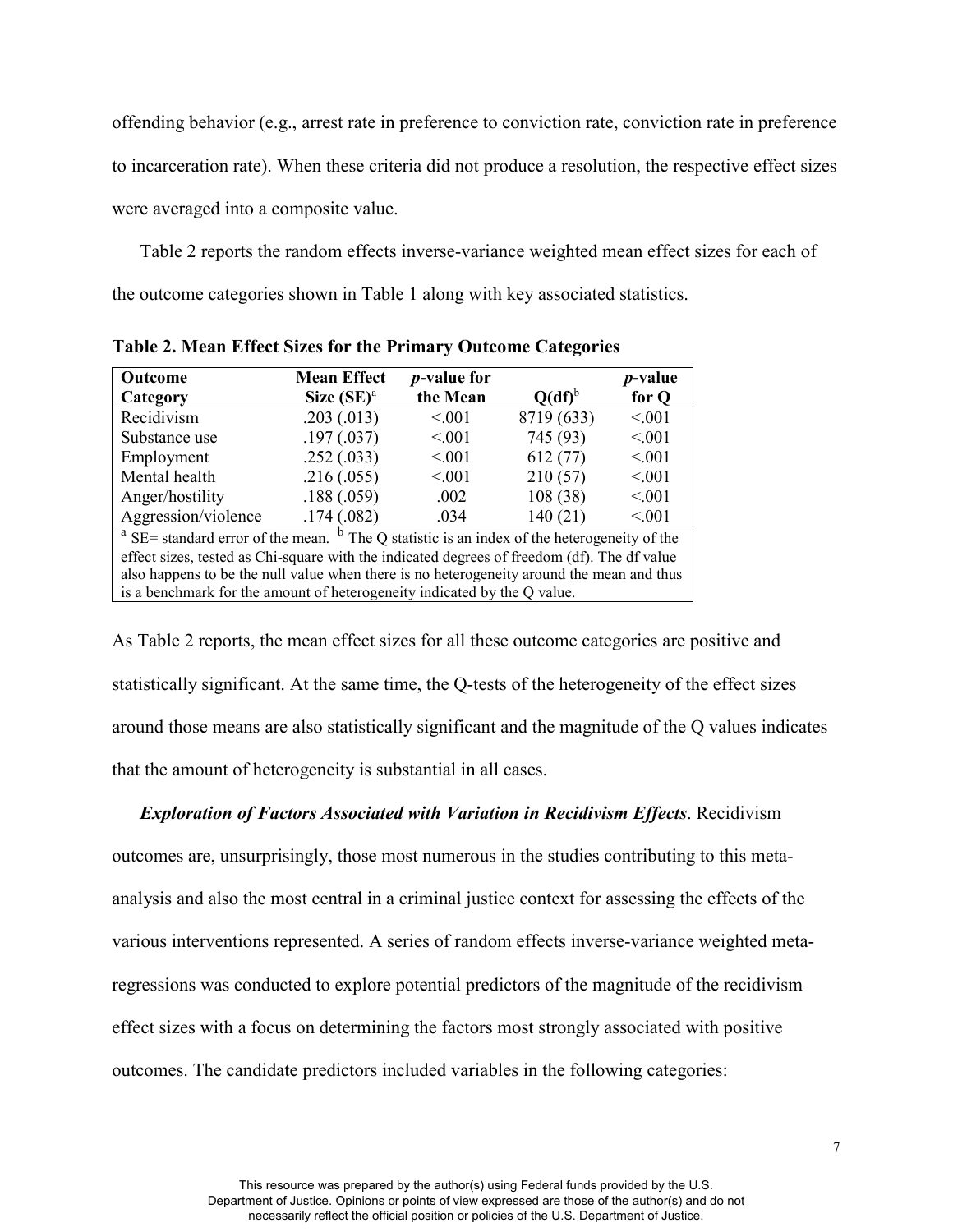- Control variables potentially needed to adjust effect sizes for bias: Whether reoffending was indexed by arrests, convictions, or incarceration; the research design (randomized, matched, baseline comparisons only); whether baseline difference favored the treatment or control group; the time span included in the recidivism period; and whether there were statistical adjustments represented in the effect size, e.g., with covariates. The only one of these variables to show a consequential relationship with the recidivism effect sizes was the research design; all the other potential control variables were dropped from the final analysis.
- Variables related to the general context of the study: Whether conducted in the U.S. (which was not related to the effect sizes and was dropped from further analysis) and the criminal justice setting or supervision level (probation, correctional institution, parole, etc.).
- Characteristic of the participant sample: Gender mix; predominant race/ethnicity; and the main type of prior offense (general, drug, person, property, etc.). Mean age was also of interest but too many cases were missing data to include it in the analyses.
- Characteristics of the intervention: Whether delivered by the evaluator; routine practice vs. research/demonstration program; whether the provider was a CJ employee; new vs. established program; and the broad program approach (CBT, structured group, counseling, etc.; see Table 1). The routine practice-research/demonstration and CJ provider variables were not found to be related to effect sizes and were dropped from the final analysis.

An initial meta-regression model used all the available variables in these various categories as predictors of the recidivism effect sizes. Those that proved to be redundant with others in the analysis model or showed little independent predictive ability beyond that provided by other variables in the model were successively dropped from the analysis. Others judged to be of interest despite a weak performance were retained to make their role explicit. Table 3 shows the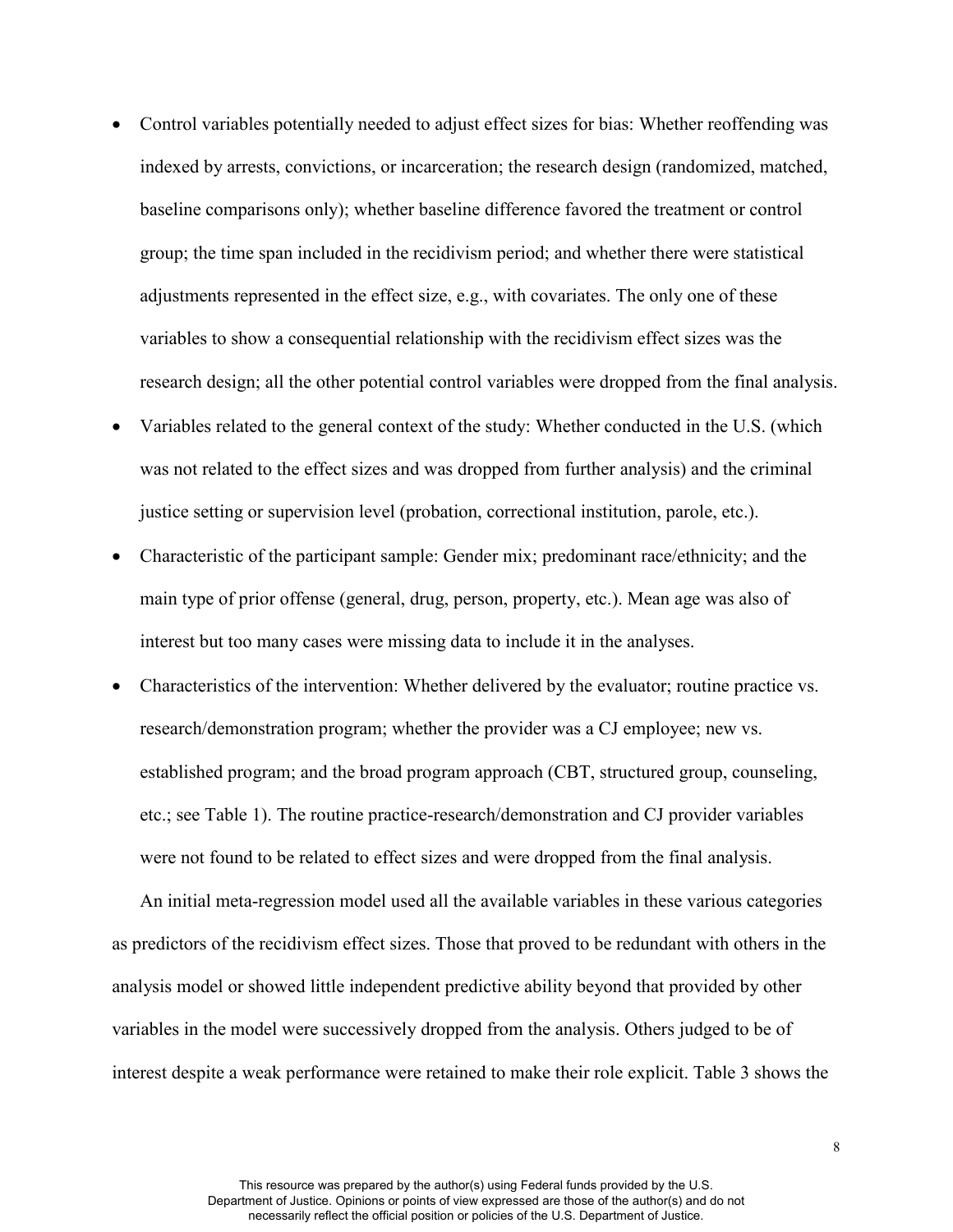final meta-regression model that resulted from this process.

|                                                                                                       | <b>Unstandardized</b>         |                 | Standardized   |
|-------------------------------------------------------------------------------------------------------|-------------------------------|-----------------|----------------|
| Predictor                                                                                             | Coefficient (SE) <sup>a</sup> | <i>p</i> -value | Coefficient    |
| Constant                                                                                              | .2206(.134)                   | .100            | .0000          |
| Design (1=random, 2=matched, 3=baseline comparison)                                                   | $.0546(.018)$ **              | .002            | .1179          |
| CJ supervision/setting                                                                                |                               |                 |                |
| Probation, community                                                                                  | .0578(.047)                   | .217            | .0614          |
| Probation, partially/fully residential, e.g., day treatment                                           | $-.0948(.067)$                | .155            | $-.0669$       |
| Correctional institution                                                                              | $-0.0139(0.048)$              | .769            | $-0174$        |
| Alternative custodial facility, e.g., camp, separate ward,<br>psychiatric hospital                    | $-.0250(.053)$                | .635            | $-.0260$       |
| Parole, regular                                                                                       | $.1454(.065)$ **              | .026            | .0959          |
| Aftercare, residential; e.g., halfway house                                                           | $-.0340(.070)$                | .624            | $-.0216$       |
| No CJ supervision, e.g., via diversion                                                                | $-.0391(.059)$                | .505            | $-.0310$       |
| Gender mix of participants ( $1 \ge 95\%$ female to                                                   | $-.0214(.013)*$               | .092            | $-.0620$       |
| $5 \geq 95\%$ male; mixed in between)                                                                 |                               |                 |                |
| Predominant race of participants (1=mostly Anglo,                                                     | $-.0032(.019)$                | .867            | $-.0060$       |
| 2=mixed, 3=mostly minority)                                                                           |                               |                 |                |
| Predominant type of prior offense(s)                                                                  |                               |                 |                |
| General or type unspecified                                                                           | $-.0420(.069)$                | .545            | $-0.0582$      |
| Violent offenses (other than domestic)<br>Domestic violence                                           | .0208(.082)<br>.0399(.098)    | .801<br>.683    | .0150<br>.0202 |
| Drug offenses                                                                                         | $-0.0141(0.073)$              | .846            | $-0.0173$      |
| Property crimes                                                                                       | $-.1301(.075)*$               | .084            | $-1246$        |
| Sex offenses                                                                                          | .1166(.084)                   | .164            | .0782          |
| Role of evaluator in intervention (1 delivered treatment                                              |                               |                 |                |
| to 4 independent)                                                                                     | $-0.0449(0.018)$ **           | .010            | $-.0989$       |
| Program age ( $1 \le 1$ year, $2=1-2$ years, $3 \ge 2$ years)                                         | $.0335(.015)$ **              | .029            | .0837          |
| General type of treatment                                                                             |                               |                 |                |
| CBT/CBT-like; thinking skills; relapse prevention; anger<br>management                                | $.1247(.061)$ **              | .040            | .1112          |
| Group work; structured via protocol or<br>psychoeducational content                                   | $.1970(.062)$ **              | .002            | .1548          |
| Counseling; group, individual, mixed; mentoring                                                       | $.1444(.067)$ **              | .030            | .1029          |
| Work-related; work release, job placement, vocational<br>training                                     | .0565(.058)                   | .331            | .0539          |
| Academic; e.g., GED, college classes                                                                  | .1256(.086)                   | .145            | .0611          |
| Supportive residential; e.g., therapeutic community,                                                  |                               |                 |                |
| halfway house                                                                                         | .0062(.059)                   | .916            | .0066          |
| Drug court (mostly); other specialized court, e.g. mental<br>health                                   | $.1607(.070)**$               | .021            | .1236          |
| Intensive supervision; reduced probation or parole<br>caseload                                        | .0034(.073)                   | .963            | .0021          |
| Multimodal, mixed treatments; individual case<br>management                                           | .0561(.057)                   | .321            | .0573          |
| Restorative interventions; mediation, reparations,<br>community service, victim-offender conferencing | .0505(.090)                   | .575            | .0233          |
| SE= standard error. * $p < .10$ , ** $p < .05$                                                        |                               |                 |                |

**Table 3. Meta-regression with Selected Candidate Predictors of Recidivism Effect Sizes**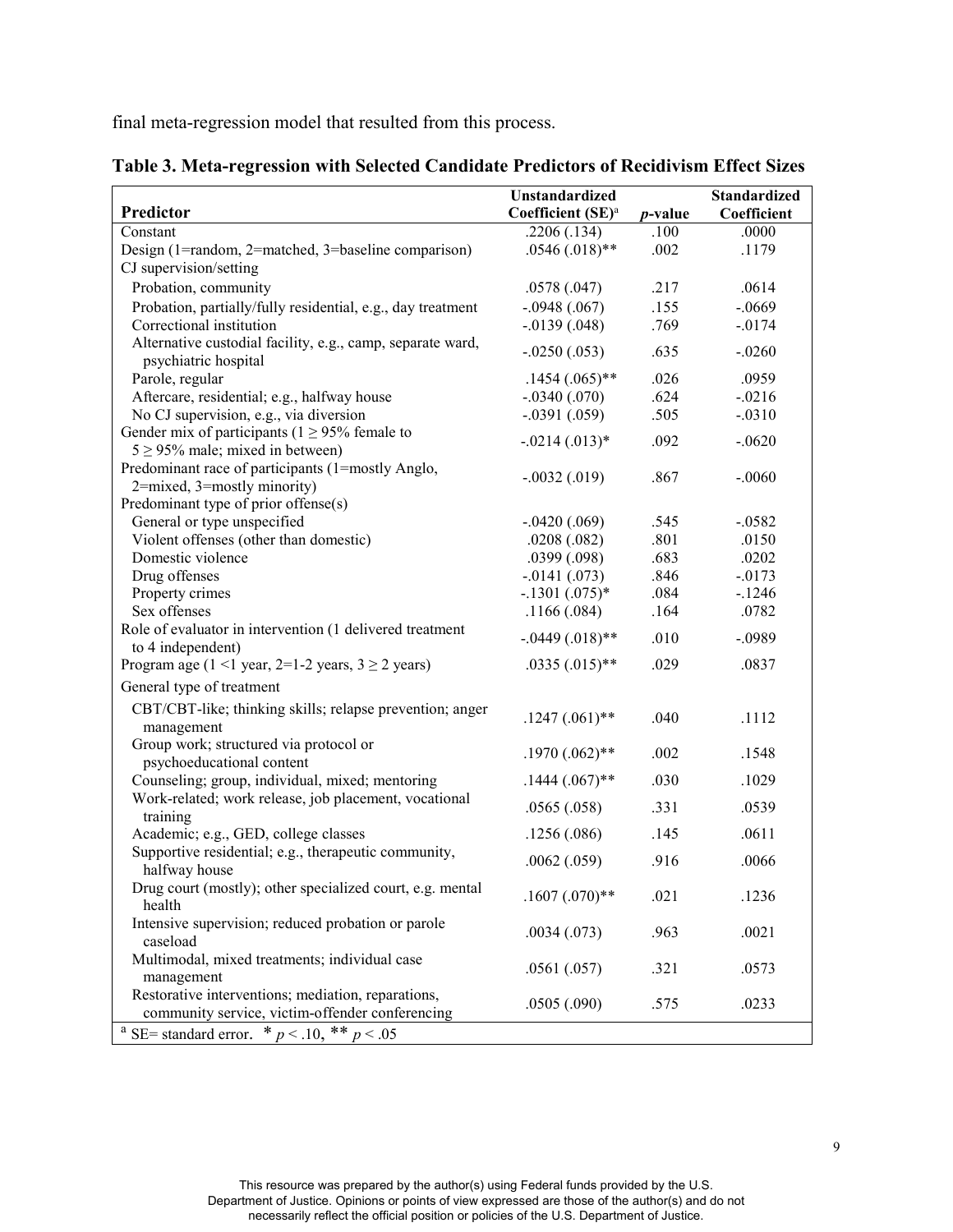The results in Table 3 show, first, that all else equal the recidivism effect sizes were larger with weaker designs and smaller with larger proportions of males in the participant samples. The sets of variables for CJ supervision/setting, predominant prior offense, and general type of treatment each accounted for significant effect size variance, though only scattered individual variables were significant. For CJ supervision/setting, the coefficients show better than average recidivism effects for regular probation and parole (however, individually significant only for parole) and below average effects for the alternatives. The pattern for prior offenses was larger than average effects for offenders with violent, domestic violence, and sex offense priors and below average effects for general offense, drug, and property crime priors. Among the treatment types, all showed above average effects relative to the reference group of all other treatments, though by trivial margins for supportive residential and intensive supervision programs. CBTbased approaches, structured group interventions, counseling, and drug courts stood out with individually positive, statistically significant effects.

#### **Implications for Criminal Justice Policy and Practice**

The overall positive mean effects found for recidivism and other outcomes demonstrate that distinct interventions with a rehabilitative orientation are generally beneficial for offenders in the criminal justice system beyond the practice as usual conditions with which they are generally compared in these studies. Practice as usual in criminal justice typically includes programming aimed at reducing recidivism, so the implication of the positive effects reported here is that further improvement is possible with additional focused intervention. Nor is the overall average magnitude of that additional improvement trivial in practical terms. With recidivism baserates for adult offenders often 50% or greater, effect sizes in the .20 range as found here represent about a 20% reduction in the recidivism rate. This finding is consistent with prior meta-analyses,

> This resource was prepared by the author(s) using Federal funds provided by the U.S. Department of Justice. Opinions or points of view expressed are those of the author(s) and do not necessarily reflect the official position or policies of the U.S. Department of Justice.